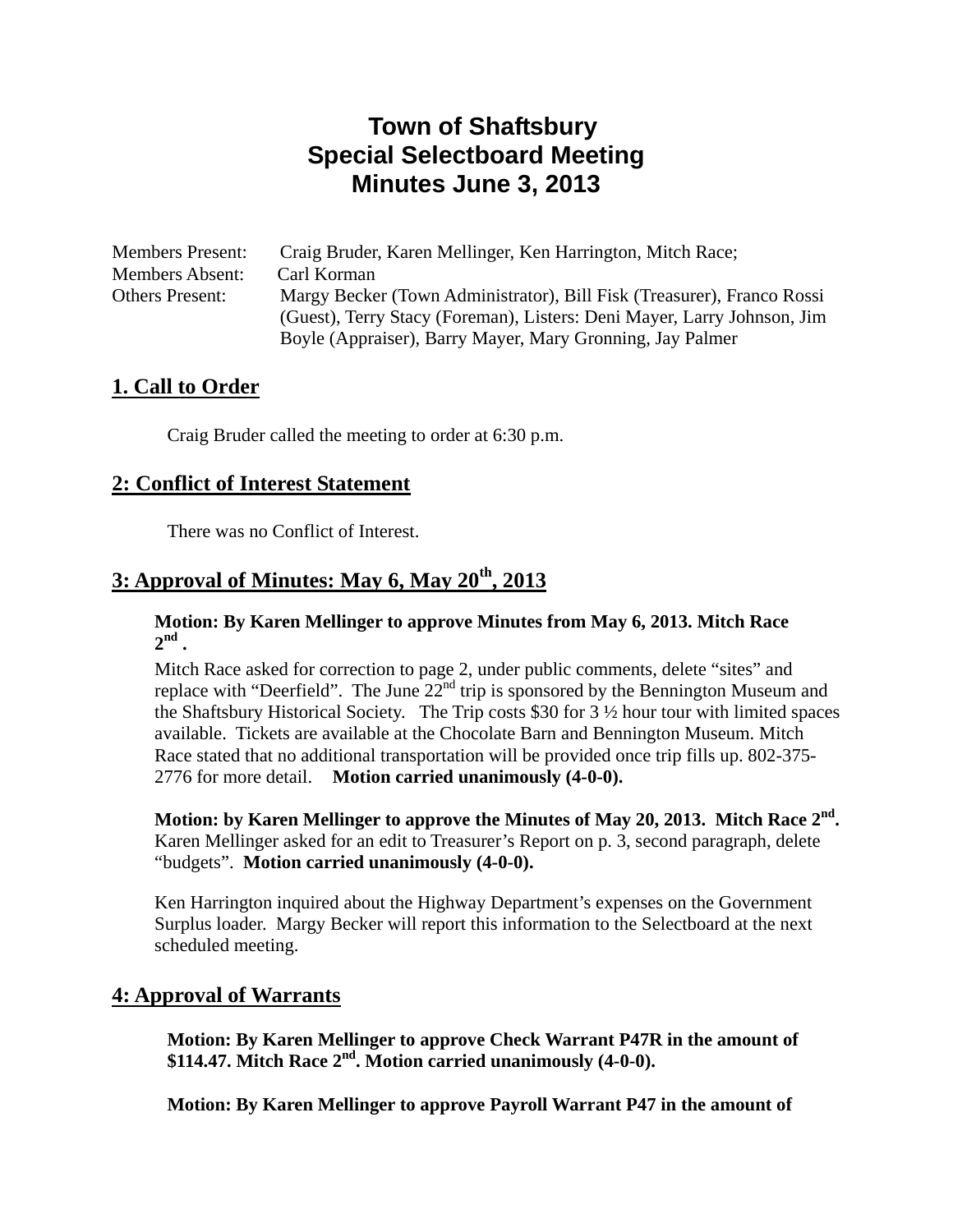## \$8,479.23. Mitch Race 2<sup>nd</sup>. Motion carried unanimously (4-0-0).

 **Motion: By Karen Mellinger to approve Warrant P48 in the amount of \$ 9,869.72. Mitch Race 2nd. Motion carried unanimously (4-0-0).**

#### **Motion: By Karen Mellinger to approve Check Warrant #32 in the amount of**  \$15,466.58. Mitch Race 2<sup>nd</sup>.

Line items over \$1,000 were discussed. Karen Mellinger and Margy Becker acknowledged the Clean Harbors invoice for the Household Hazardous Waste day was less than expected. Line items involving Green Mountain Power and Sycamore Landscape also discussed briefly. All Board members were content with information presented and discussed. **Motion carried unanimously (4-0-0).**

### **5: 6:40PM Announcements**

Ken Harrington summarized a conversation he had had recently with a town resident about ditch work in the town. Margy Becker stated she received a call which about the same issue on Twitchell Hill and had met with the landowner.

Mitch Race offered condolences on behalf of himself and the Shaftsbury Historical Society, as he acknowledged the loss of a member of the Hardy family.

The Selectboard moved to honor Marty Harrington. Harrington was a Vermont state rep from Shaftsbury who served several terms. Karen Mellinger cited his love for the "Harrington store" on the corner of Buck Hill Rd. and Rte. 7A. It is well known in the town as a popular social gathering spot and a part of Shaftsbury legacy. Harrington and his wife had run the store for a long time.

 The Selectboard paid respect to Merritt Hewitt, a Bennington County Senator and Representative. Hewitt introduced legislature that conserved and protected Shaftsbury State Park. There was a moment of silence for Merritt Hewitt.

Shawn Sterling was introduced as recorder for the meeting.

#### **6: Parcel Mapping – presentation by Vendor, Board of Listers**

Franco Rossi, representing Cartographic Technologies of Littleton, NH, was introduced by Craig Bruder to discuss parcel mapping services. Margy Becker noted concerns raised in previous meetings. The Vermont Center for GIS is not in the business of providing parcel mapping services to towns. It does, however, supply GIS data of interest for overlays to parcel maps.

 Mr. Rossi's computer-based presentation provided direct viewing of a sample town website. He demonstrated software capabilities. Cartographic Technologies stores parcel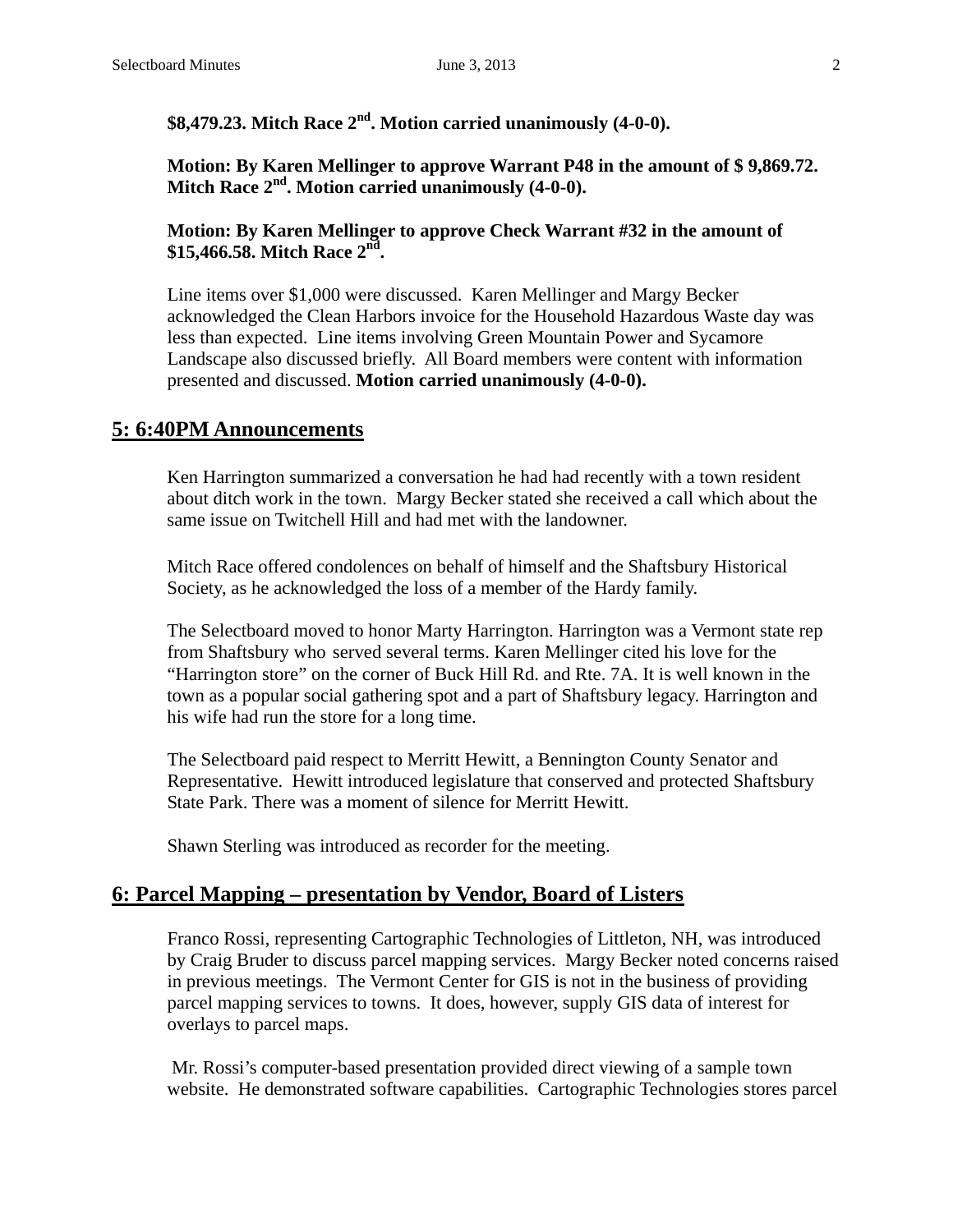mapping data on Amazon's servers. Cartographic Technologies performs backups. The Selectboard agreed that ease of public access and utilization of data layers is key. Mr. Rossi demonstrated this to be so. He then showed that though much information from property cards will be able to be viewed on-line, the floor plans will show only square footages. The rooms will not be labeled. Mitch Race inquired whether the software kept a record of viewers who access the site. Franco Rossi replied no record is kept.

Technical questions that were answered by Mr. Rossi included start-up costs, appraisals, and annual updates to the software. The Selectboard discussed with the Listers how the start-up and yearly maintenance costs would tie into the Lister's operating budgets for the next 3 years. Mr. Rossi suggested his 3-year costs would be \$5,900/year – inclusive of all charges. This includes the tasks of re-creating data and converting to GIS standards, since the Town's prior vendor will not relinquish data without charging the Town. Franco Rossi was one of three vendors to be interviewed in the vendor selection process.

Craig Bruder asked Mr. Rossi how the company and its software handled and maintained updates, citing how April  $1<sup>st</sup>$  of each year is typically the time when grand list information used by the Town is updated. Mr. Rossi explained the Town's grand list CAMA updates, which are ongoing throughout the year, will be uploaded to the website. Jim Boyle will rely upon an on-line query manager. The parcel map itself will be updated once each year. Mr. Rossi explained that his partnership with ESRI (a large GIS company) is now allowing small towns to purchase his services for annual updates for only \$1,800/year.

Mr. Rossi explained that start-up costs includes adding GIS data layers to the Listers' preference. Afterwards it will cost \$250 per event to add and update GIS layers. Only data that is available publicly will be incorporated into the GIS database. The Selectboard suggested soils, surface water or groundwater, 911 structure locations, zoning districts, and roads as probable GIS overlays to be considered.

The site will be password-protected while under development. The website should be up and running in less than 12 months, inclusive of Jim Boyle's time to update and correct data. The Listers will have to find and correct discrepancies in parcel acreages.

Members of the audience expressed support with moving forward to contract with Franco Rossi. A motion was requested to approve a three-year contract to be supported with funds from the Listers' Appraisal Reserve Fund in addition to operating budgets for FY13 and FY14.

#### **Motion: by Karen Mellinger to accept Cartographic Technologies' 3-year proposal and estimate for Parcel Mapping and web hosting services and to commence with finalizing the contract for same. Mitch Race 2<sup>nd</sup> . Motion carried unanimously (4-0-0).**

 Ken Harrington asked if other companies had bid. Larry Johnson replied that there were three vendors who were asked to supply proposals. Jim Boyle stated he works with other towns who use a variety of mapping vendors, and he believes Franco Rossi's software and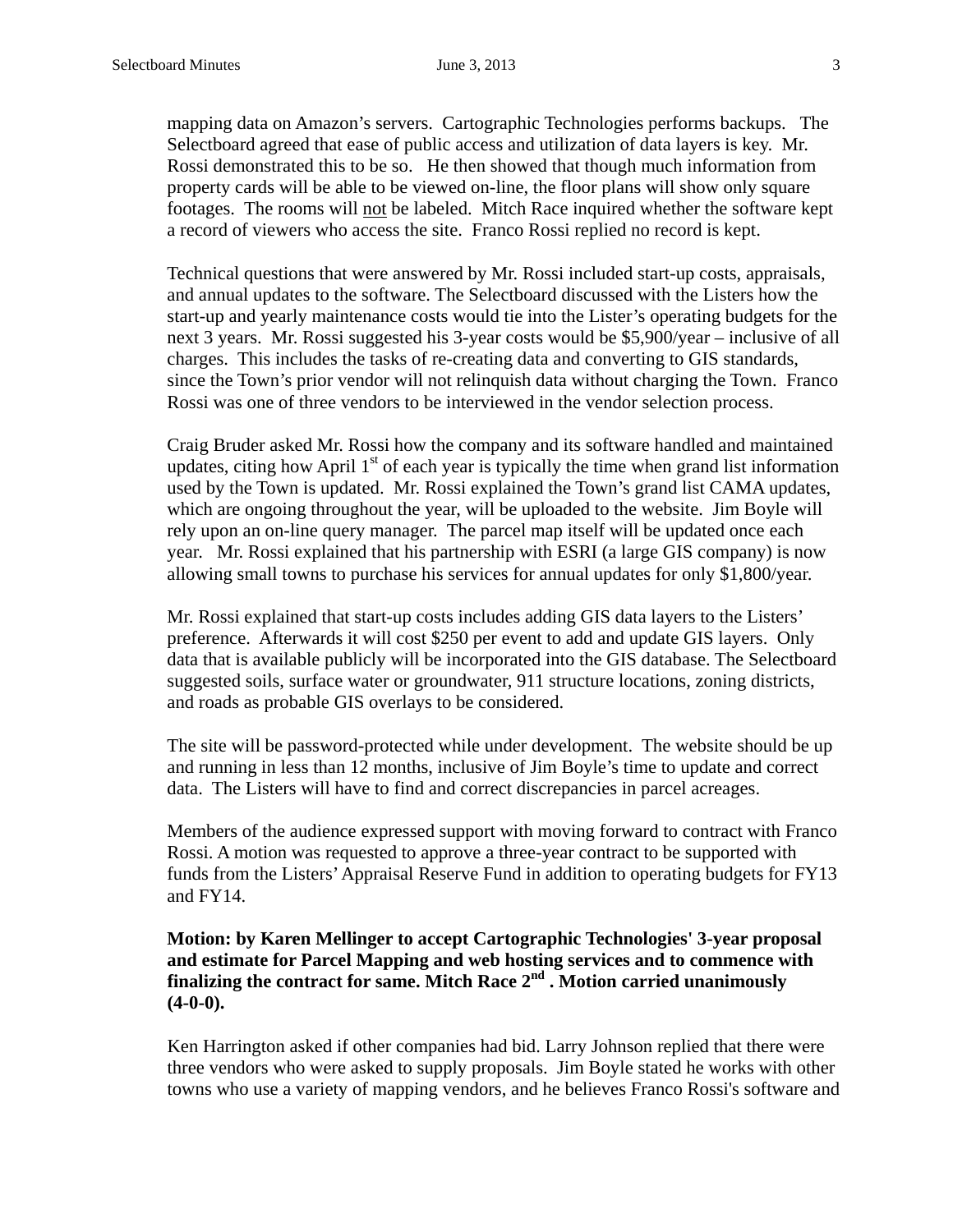services are superior. Karen Mellinger asked how to move forward with the procedure to formally accept Rossi's proposal. Rossi informed the Board that he will draw up a proposal that includes contract details.

#### **7: Fuel Bids – Award**

 **Motion: by Karen Mellinger to accept John Ray & Son's bid to supply diesel fuel at \$.14/gallon over the JRS cost. Mitch Race 2nd . Motion carried unanimously (4-0-0).**

 **Motion: by Ken Harrington to accept West Oil's pre-buy fixed price option for No. 2**  fuel in the amount of \$3.349 per gallon. Karen Mellinger 2<sup>nd</sup>. Motion carried  **unanimously (4-0-0).** 

 **Motion: by Karen Mellinger to accept fixed price plan on Propane from HL**  Fuels/HL Propane at \$1.779/gallon. Mitch Race 2<sup>nd</sup> . Motion carried unanimously  **(4-0-0).**

#### **8: Unlicensed Dog Report**

The Selectboard discussed ways to enforce and maintain an ordinance that focuses on unlicensed dogs in the town. The Selectboard acknowledged that it has made calls to residents with unlicensed dogs in the past, in an effort to get them properly licensed. The Selectboard then determined that Animal Control would be best to handle this responsibility.

Mitch Race said he believed Animal Control should be the first to act, and Karen Mellinger agreed. Margy Becker said she will contact Bennington, for it recently imposed new ordinances involving unlicensed dogs.

Karen Mellinger said she wants to look at the Town's ordinances and update them. She stated her opinion that using the Constables to enforce the laws should be a last resort.

 **Motion: by Ken Harrington to analyze and update Ordinances and enforcement for**  unlicensed dogs. Karen Mellinger 2<sup>nd</sup>. Motion carried unanimously (4-0-0). It was  **noted Karen Mellinger is now serving as liaison to the animal control officer.**

## 9**: Parking Ordinance – Amendment: 1st reading**

Craig Bruder noted that the Town has received complaints about Dunham Avenue being near impassable due to residents' vehicles clogging the road. Margy Becker suggested that Section Six of the Parking Ordinance be amended. This section lists areas with "no parking" restrictions. The suggestion is to add in a sentence or two to ban parking from the south side of Dunham Avenue. Terry Stacy requested additional language be considered to ban parking on the north side of Buck Hill Road from Rte. 7A to just past the Buck Hill Fire Station.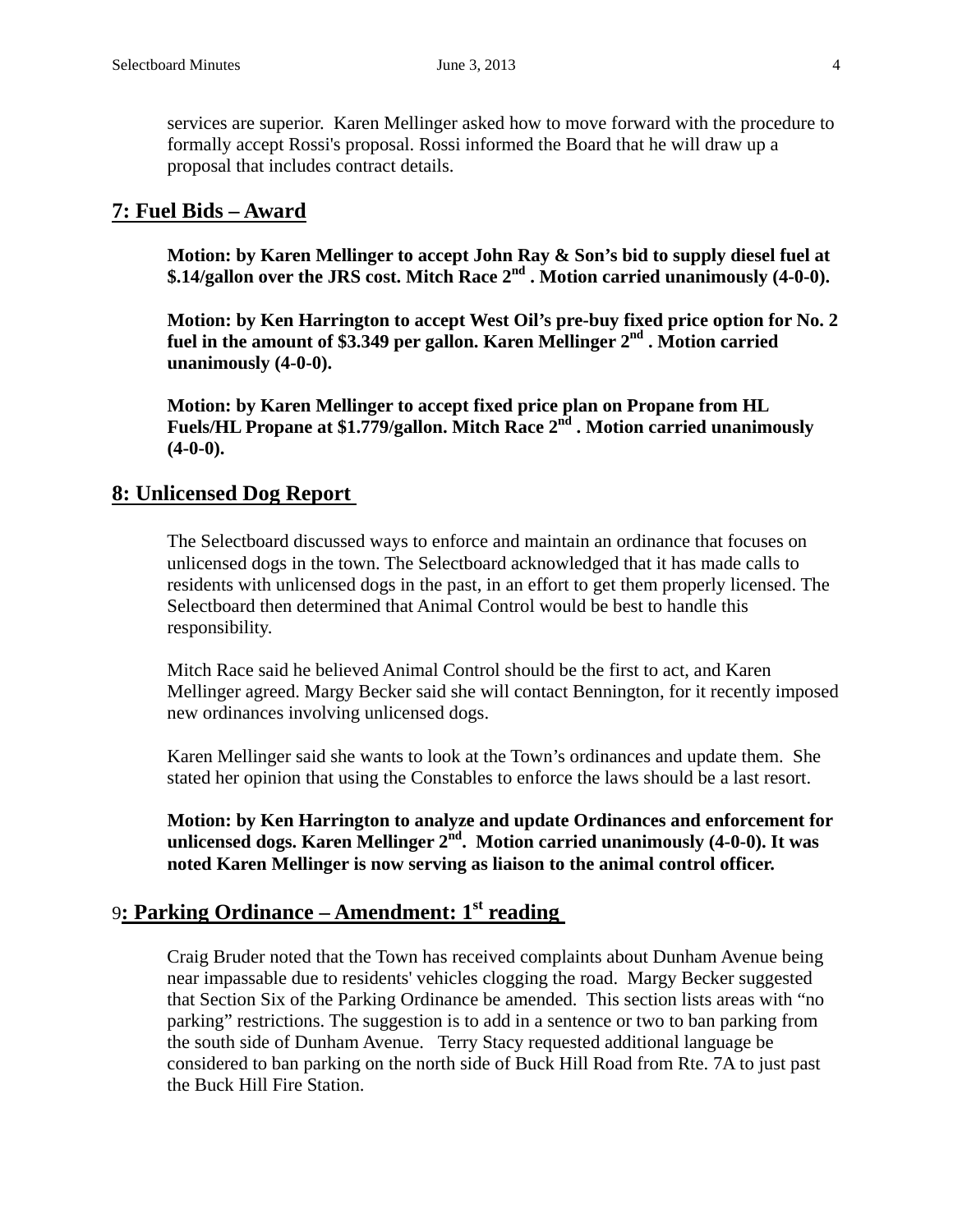The Selectboard agreed to educate and communicate with the Cleveland Avenue neighborhood to help improve the parking situation there in an effort to prevent future accidents or hazards on the street. No parking ban will be proposed for the east or west side of Cleveland Avenue.

It was noted that the Parking Ordinance had recently been amended to impose a Townwide on-street parking ban from 11PM to  $6AM$  from December  $1<sup>st</sup>$  through April  $1<sup>st</sup>$ . Margy Becker recommended that signs be ordered for enforcement of the winter parking ban.

#### **10: New Town Garage – Status**

Karen Mellinger reported on the status of Town Garage Committee planning, inclusive of the Committee's consensus on a revised salt shed proposal.

#### **11: Road Foreman Reports**

Terry Stacy reported Cider Mill Road as the current capital project his crew has been working on to complete. Margy Becker asked for a suggested time frame for completion of the capital project. Terry Stacy estimated that it was to be completed on or before July  $1<sup>st</sup>$ , 2013.

Terry Stacy also reported that a brand new ditch and culvert on Daniels Road at the junction with Mountain View were immediately compromised by torrential rains in the past week. Water coming off of Mountain View was the problem. He reported that two inches of rain in a twenty-five minute span had been measured, which caused wash outs and severe erosion to many culverts and ditches in the town.

Other projects noted by Terry Stacy included completion of gravel work on Myers Road and that Cross Hill Road had been widened and ditched properly. Terry Stacy also stated work was being done on White Creek Road and that 1/3 of Buck Hill Road on its south side. He reported water running down the other side and that work would be done on that end soon.

The new drainage issues on Twitchell Hill Road as a result of recent ditch work were discussed. It was agreed that future improvements required to mitigate these problems be budgeted as a future capital improvement project. In the meantime the road crew will address the complaint about the driveway wash out.

#### **12: Water Board Meeting:**

The Water Board Meeting was tabled until the July  $15<sup>th</sup>$  Selectboard meeting. At that time the Board will go over the new fiscal year budget, and in doing so will be updated on the status of the search for a new Water Superintendent.